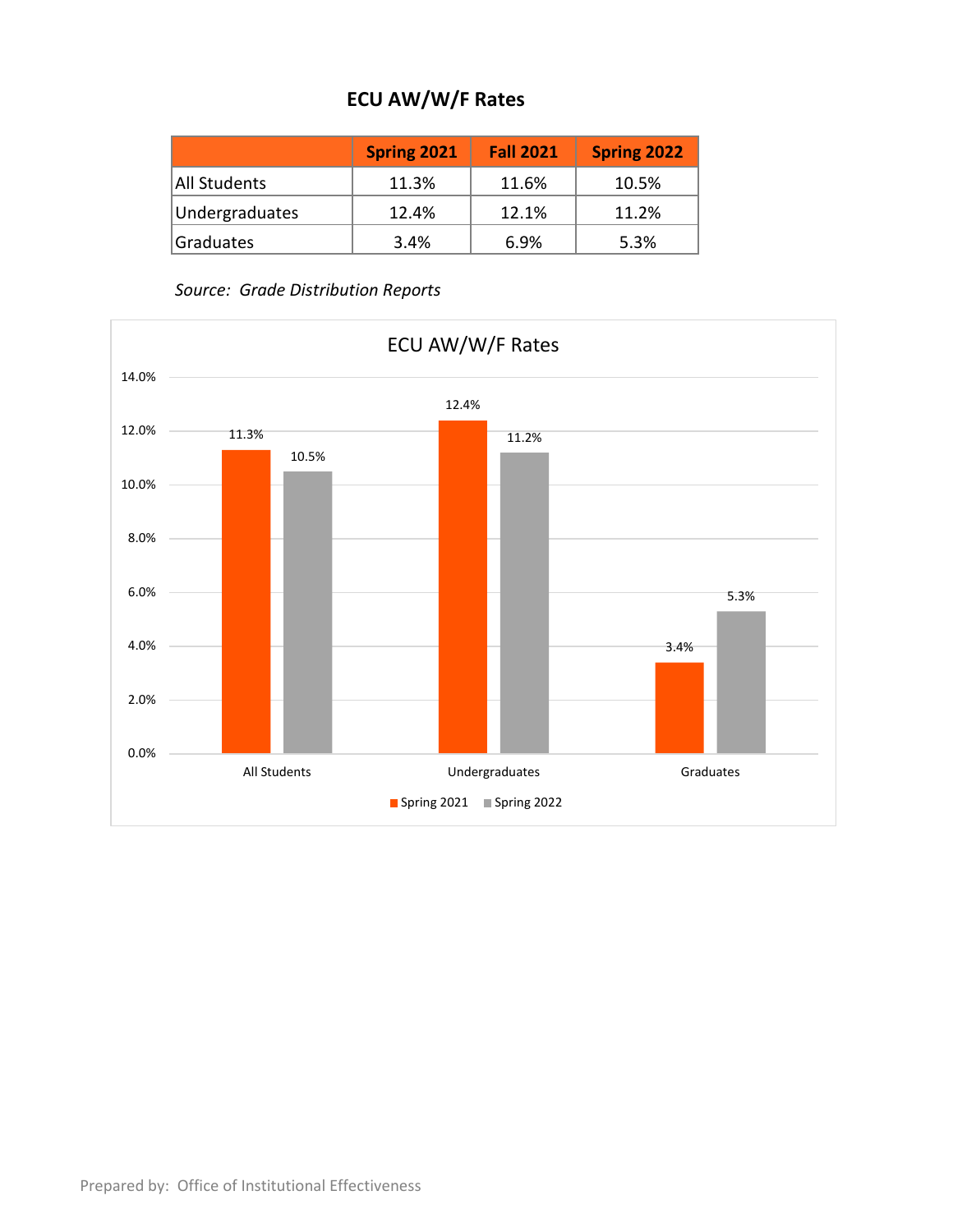## **Spring 2022 AW-F-W Rates by College/School**

|                | <b>Stonecipher</b><br><b>School of</b><br><b>Business</b> | <b>College of Liberal Arts</b><br>and Social Sciences | <b>College of</b><br><b>Education and</b><br><b>Psychology</b> | <b>College of Health</b><br>and Sciences |
|----------------|-----------------------------------------------------------|-------------------------------------------------------|----------------------------------------------------------------|------------------------------------------|
| All Students   | 10.9%                                                     | 11.5%                                                 | 7.7%                                                           | 12.2%                                    |
| Undergraduates | 11.7%                                                     | 11.9%                                                 | 8.7%                                                           | 12.2%                                    |
| Graduates      | 0.9%                                                      | 5.7%                                                  | 5.6%                                                           | 0.0%                                     |

*Source: Grade Distribution Reports*